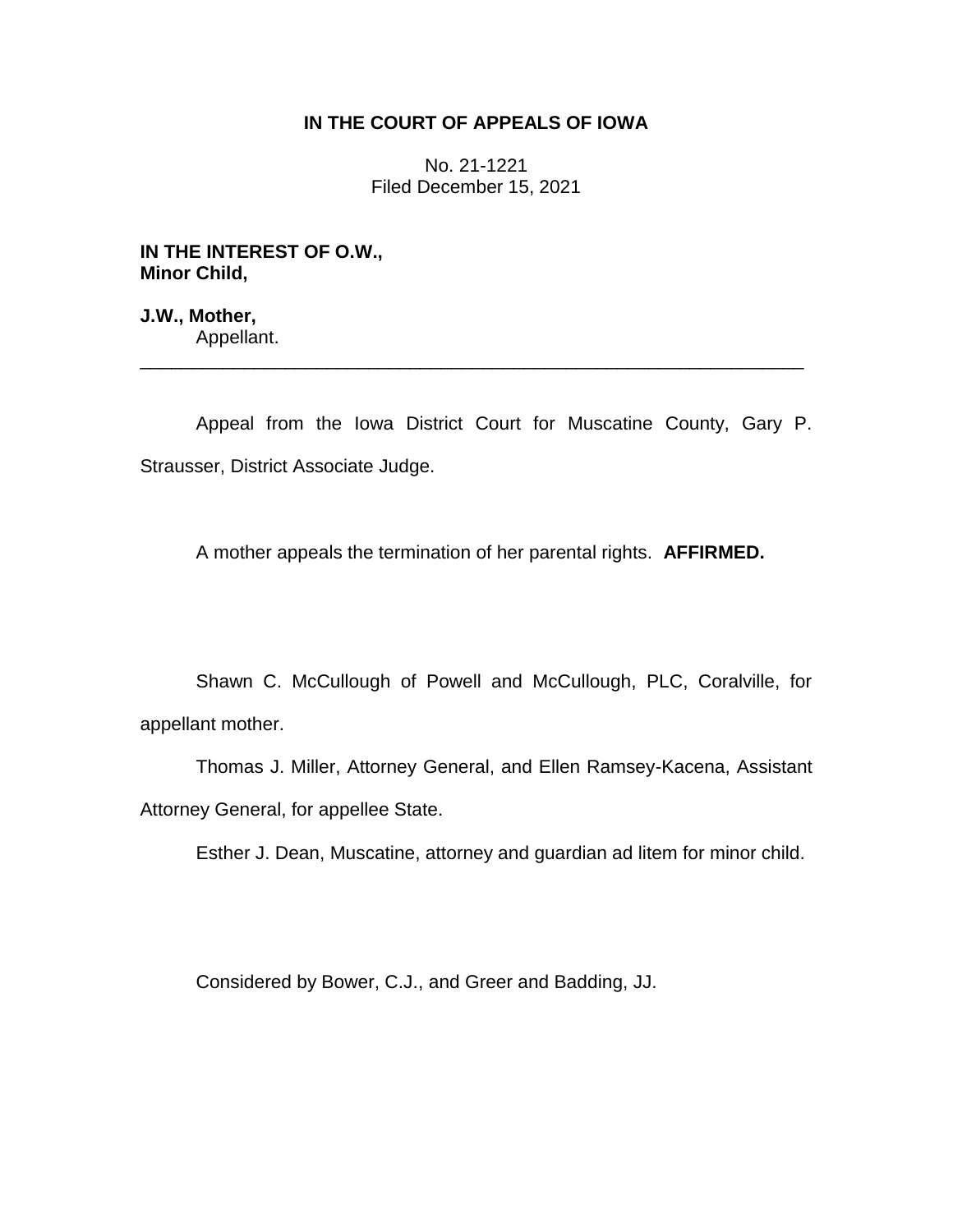## **BOWER, Chief Judge.**

 $\overline{a}$ 

A mother appeals the termination of her parental rights.<sup>1</sup>

We must first address whether the mother's appeal is timely. The order terminating the mother's rights was filed on August 19, 2021. The mother filed a timely notice of appeal on September 1, 2021. Thus, her petition on appeal was due to be filed on September 16, 2021. *See* Iowa R. App. P. 6.201(1)(b)*.* The petition was filed on September 17. Her attorney has provided a statement that the petition was ready to be filed on September 16. However, the attorney's return to the office that day from a trial was thwarted by exposure to an individual with symptomatic COVID-19 and required quarantine. Counsel states the petition was filed the following day after being informed by a health practitioner quarantine was not necessary. The supreme court ordered the mother's request for a delayed appeal to be submitted with the appeal.

Our supreme court has recently held that, under limited circumstances, the court may grant a delayed appeal "where the parent clearly intended to appeal and the failure to timely perfect the appeal was outside of the parent's control" and "only if the resulting delay is no more than negligible." *In re A.B.*, 957 N.W.2d 280, 292 (Iowa 2021); *accord In re W.T.*, \_\_\_ N.W.2d \_\_\_, \_\_\_, 2021 WL 5750613, at \*2 (Iowa 2021). In *A.B.*, the court found a delayed appeal was appropriate where the father filed a timely notice of appeal, the petition on appeal was delayed by two days, and the father's attorney accepted responsibility for "not properly calendaring the deadline due to required quarantining and working from home after her

<sup>&</sup>lt;sup>1</sup> The father's rights were also terminated. His parental rights are not at issue here.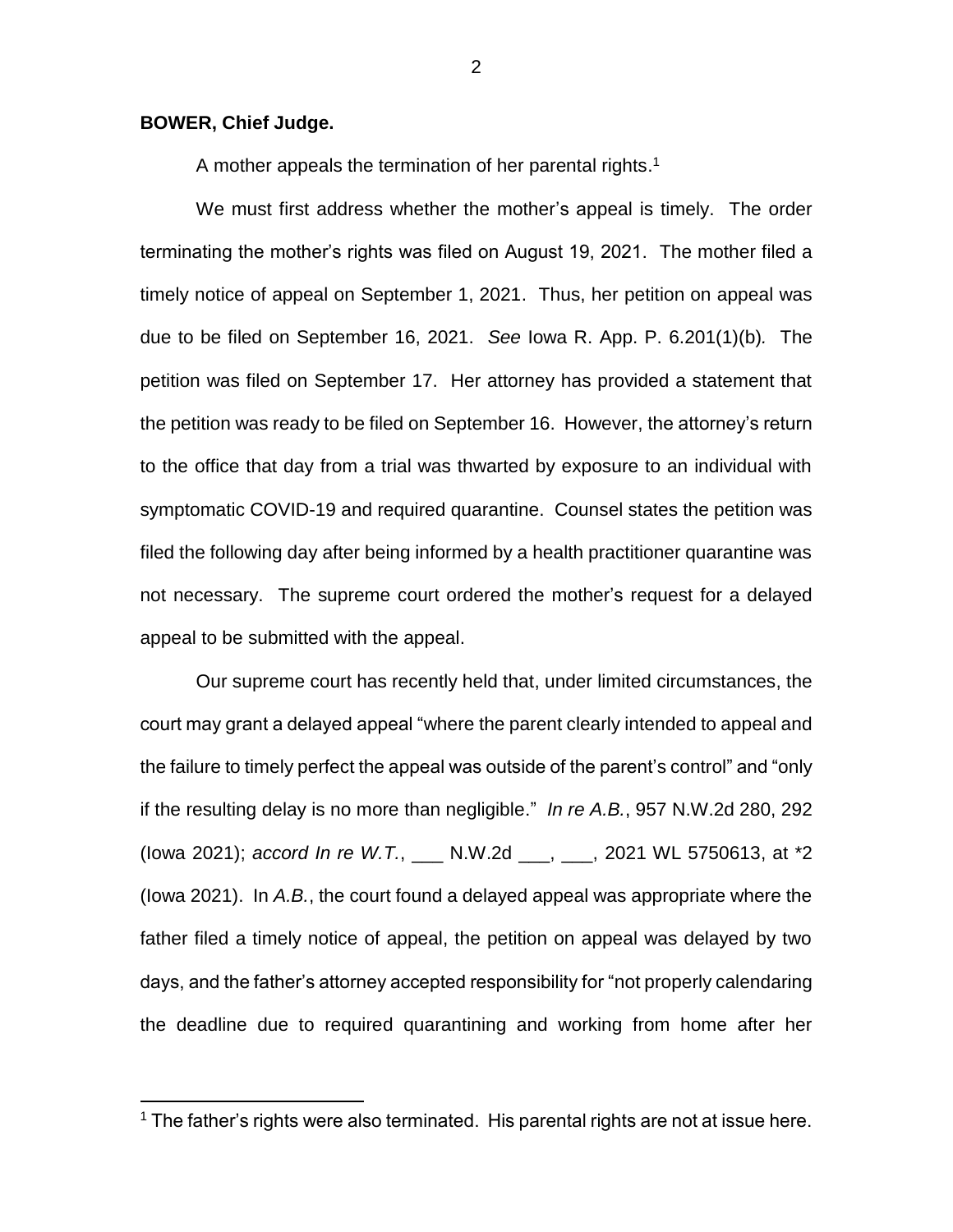daughter tested positive for COVID-19." 957 N.W.2d at 293. The court stated, "We simply cannot let the significant rights at stake be outweighed by the negligible delay involved here." *Id.* 

Here, it is apparent the mother intended to appeal, the delay in filing the petition was only one day, and "the failure to timely perfect the appeal was outside of the parent's control." *See id.* at 292. Thus, we grant the request for delayed appeal.

Our review of termination-of-parental rights proceedings is de novo. *Id.* at 293. This review involves a three-step analysis:

First, we must determine whether any ground for termination under [Iowa Code] section 232.116(1) has been established. If so, we next determine whether the best-interest framework as laid out in section 232.116(2) supports the termination of parental rights. If we conclude section 232.116(2) supports termination, we consider whether any exceptions in section 232.116(3) apply to preclude termination of parental rights.

*Id.* at 294 (internal quotation marks and citations omitted). However, we do not discuss steps undisputed by the parent. *See In re P.L.*, 778 N.W.2d 33, 40 (Iowa 2010).

Here, the mother does not challenge the existence of grounds for termination.<sup>2</sup> Rather, she contends the court should have allowed her an additional six months to work toward reunification and maintains termination is not in the child's best interests. We reject both assertions.

 $\overline{a}$ 

 $2$  The mother mistakenly recites that the court terminated her rights pursuant to paragraphs (f) and (i) of section 232.116(1). The court, in fact, terminated her rights pursuant to section 232.116(1)(f) and (*l*). Regardless, she does not contest that grounds for termination exist, so we do not address this step.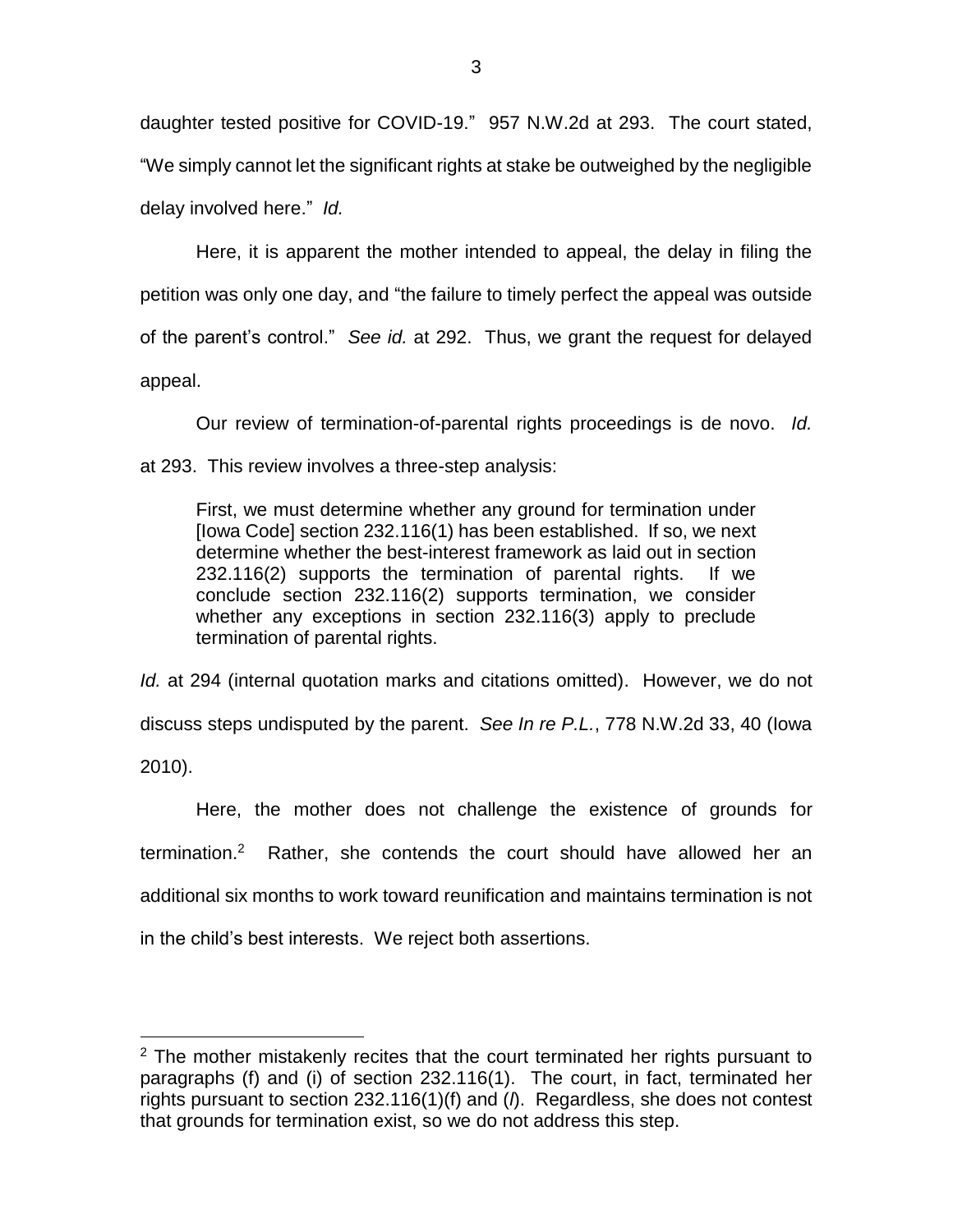O.W. was born in 2008. O.W. and the mother were previously involved with

services through the department of human services (DHS) from January 2012

through March 2013 due to findings the mother had physically abused or neglected

the child.

On October 17, 2019, O.W. was adjudicated a child in need of assistance.

In the adjudication order, the juvenile court wrote:

The basis for the adjudication includes that the father is in custody and unable to provide care. The mother has failed to provide appropriate supervision. The child has run away from home on multiple occasions. The mother does not attempt to stop him or notify the police when he is missing. The child has severe mental health and behavioral issues and requires close supervision and is left unsupervised by his mother. As a result, the child engages in unsafe or inappropriate behaviors. As recently as September 16 the child was left unsupervised at the homeless shelter and law enforcement could not locate the child's mother after multiple attempts. The child has previously been placed in several [psychiatric medical institution for children (PMIC)] placements and has multiple hospitalizations due to threats to harm himself, other people and animals. The child was removed from the home in September 2019 and placed in foster care. The child has now harmed the foster family's pet and he was recently placed in the emergency room pursuant to a mental health committal in another county.

The court found:

That evaluation of the needs of the child, the reasons for which the child has been adjudicated, the resources and capabilities of the family, the efforts the parents have made to rectify the harmful situation and the risk of future adjudicatory harm to the child justifies placement of the child in the custody of the [DHS] for placement in shelter care. [O.W.] shall be transferred to a residential facility without further order of the court. He is a danger to himself or others and requires a mental health evaluation.

The court also ordered the mother to obtain mental-health and substance-

abuse evaluations and follow any treatment recommendations.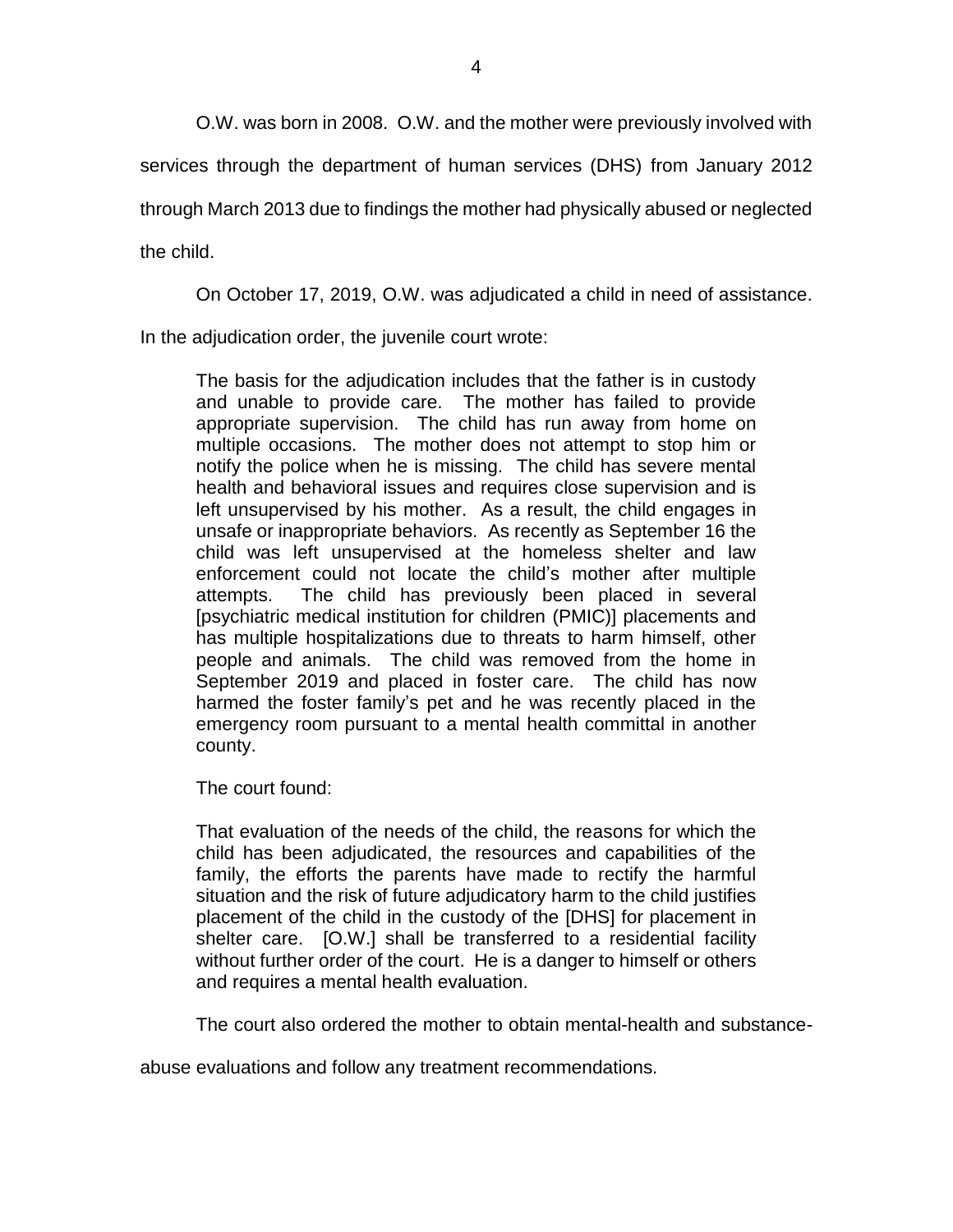On January 31, 2020, the foster care review board (FCRB) found a lack of

progress by the child and parent, specifically finding:

[The] mother, has not made much progress or completed any of the court ordered services. She needs to get a psychiatric evaluation, substance abuse evaluation, medication management services, and therapy set up. She does not attend any support meetings. [She] has severe mental health issues that she is not addressing. She was involved in a fight as well as recently arrested for public intoxication. DHS has made a referral for a parent partner for [the mother].

. . . . [The mother] does not visit [O.W.] often. DHS has offered transport and gas cards to assist with their contact. She was able to attend a visit this month and brought his siblings to see him. [The mother] has phone conversations with [O.W.] occasionally. However, he gets upset after these calls. [O.W.] wants to return to his mother's home. Although he initially gets upset when she does not follow through on promises, he gets over it quickly. It appears that returning to his mother's home is unlikely at this time. [The mother] has recently stated that she is fine with [O.W.] staying in the PMIC placement until he is [eighteen] years old.

A March 11 dispositional order continued the child's out-of-home placement

and the case plan requirements. And a May 18 dispositional review order noted:

The child requires treatment at a PMIC facility. He has multiple concerning behaviors he must make progress toward before he can return home. In addition, his mother must make progress as well for him to return home. She must make progress regarding mental health and substance issues. Finally, some of the trauma the child deals with is related to behavior by his mother which both mother and child must make progress toward before reunification may occur.

The mother obtained a psychological evaluation in August. The

psychologist—who evaluated both the mother and child—reported O.W. was a child who "would be a challenge for virtually any parent" and the mother has been deeply traumatized since youth and "tries to cope with her distress by drinking alcohol and/or smoking marijuana." The evaluator opined the mother was in need of mental-health treatment and did not believe the mother "is going to be able to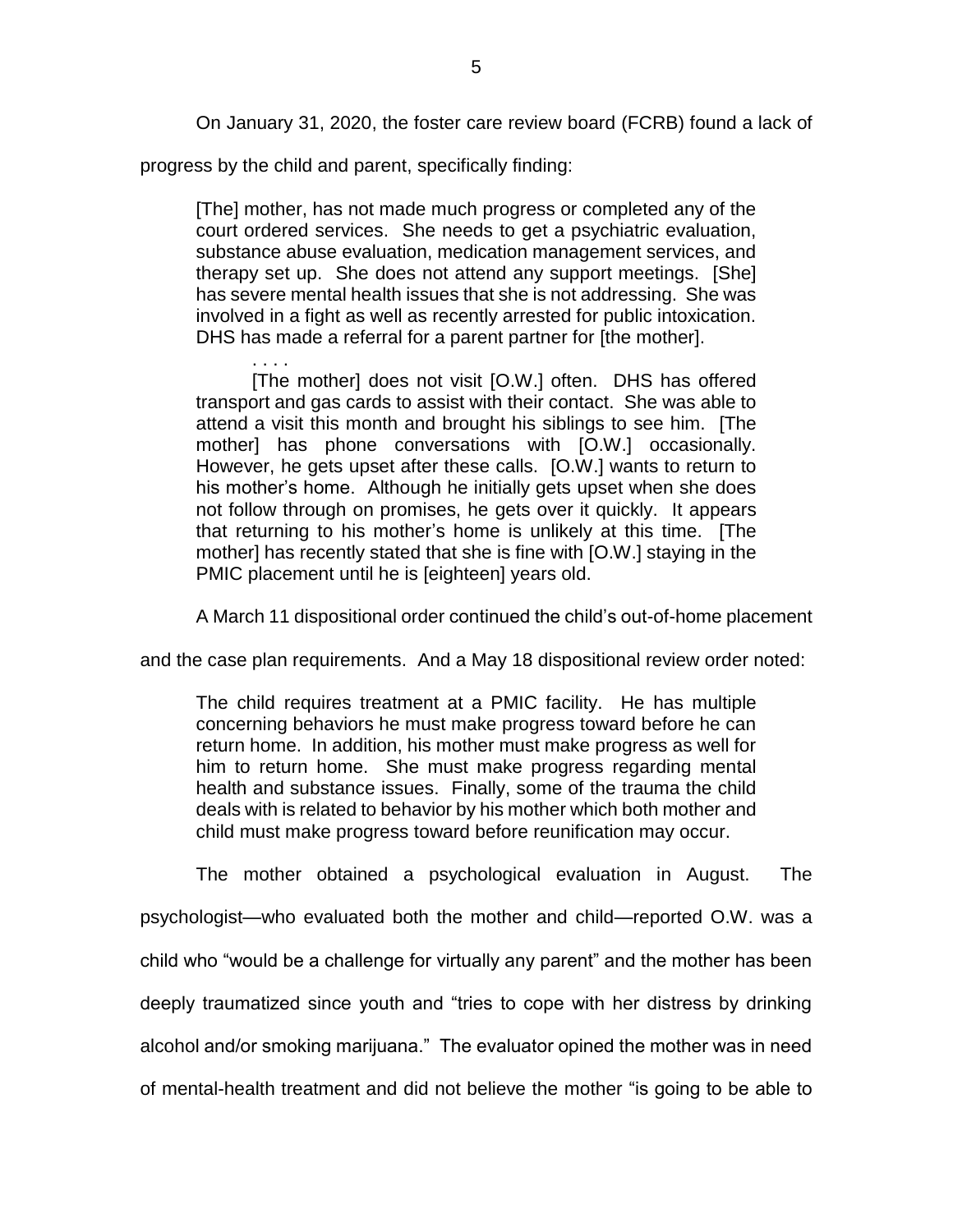manage the behavior of [O.W.] in the near future." Types of mental-health treatment were recommended. The evaluator doubted substance-abuse treatment would be effective "until she has made significant progress in healing her complex PTSD" and noted, "[t]he temptation to use alcohol or marijuana to numb her distress will be excessively tempting for her."

In September, in anticipation of the permanency hearing, the child's

guardian ad litem (GAL) reported to the court:

. . . .

[The child] has severe mental health issues and behavioral issues. His psychological evaluation diagnosed him with several disorders including physical abuse and neglect. . . . [H]e has a mild intellectual disability.

The child is aggressive towards PMIC staff and others. He is violent and destroys property. His mother cannot handle him and she is afraid for her safety and the safety of her other children if the child is returned to her. The mother has been charged with Child Endangerment for not providing the child with proper supervision. The relationship between the child and his mother is strained. The mother has refused to give permission to the [facility] physician so that he can prescribe [a medication] for the child which he has recommended.

The mother has her own issues. . . . For the most part, the mother has not fully addressed any of these issues. The psychological evaluation stated she needed to first address her mental health issues and then deal with the others.

It has been [the facility's] intent to discharge the child from their facility on October 1, 2020. There is no definite placement for him at this time. The child's case worker has attempted to restart a relationship by telephone between the child and one of his previous foster parents to see if that is a possible solution. That has not gone well and the child no longer wants to talk to the foster parent.

The caseworker has made application, along with the assistance [the current facility], to a Qualified Residential Treatment Program (QRTP) . . . which would be beneficial to the child. . . .

If [the facility] does discharge the child, he may need an interim placement. The recommendation from the [DHS] will be for another PMIC or a QRTP and an additional six months extension for the mother to work on reunification with the child.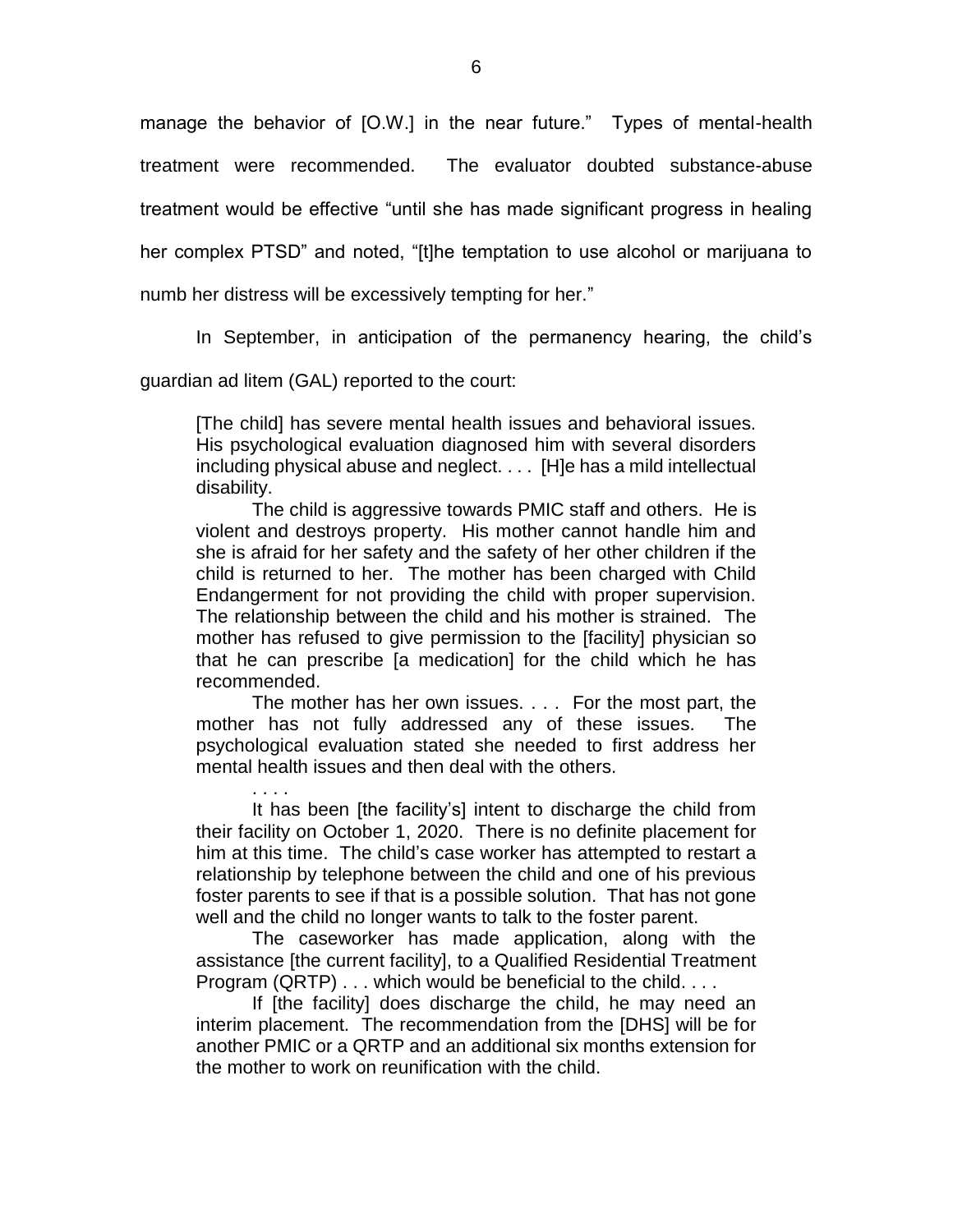The court's permanency order was filed after the September 28 hearing and provides:

[The mother] has not been consistent with services. This is very important because the child strongly desires to have connection and relationships with people outside of the PMIC facility. Thus, it is harmful to the child when his mother is inconsistent. Due to the fact that the child will be in a residential treatment program, the court will establish a permanency goal of reunification. However, concurrent planning toward termination of parental rights is appropriate. The child is still in need of residential treatment to address trauma. He has made some progress, but continues to demonstrate unsafe behaviors, including destroying property and assaulting staff. [The mother] has also been a subject of abuse. She must work to resolve her own trauma for reunification to occur. She must also make progress regarding substance abuse and PTSD.

In December the FCRB recommended termination of parental rights because the mother "has not made any progress since the last permanency hearing."

Despite the extension granted by the court in September 2020, the mother did not engage in any mental-health or substance-abuse services until a few weeks before the March 8, 2021 termination-of-parental-rights hearing.

The mother requested an additional six months to seek reunification. At the termination hearing, the mother acknowledged her need for long-term therapy to overcome her own issues. She testified she was concerned for her safety if O.W. was returned to her care at present. She also testified that if O.W. was returned to her she would need DHS's assistance in providing recommended ongoing services for him and in locating suitable care for the child while she worked her 4:00 p.m. to 11:00 p.m. shift, six nights a week.

The court found the mother: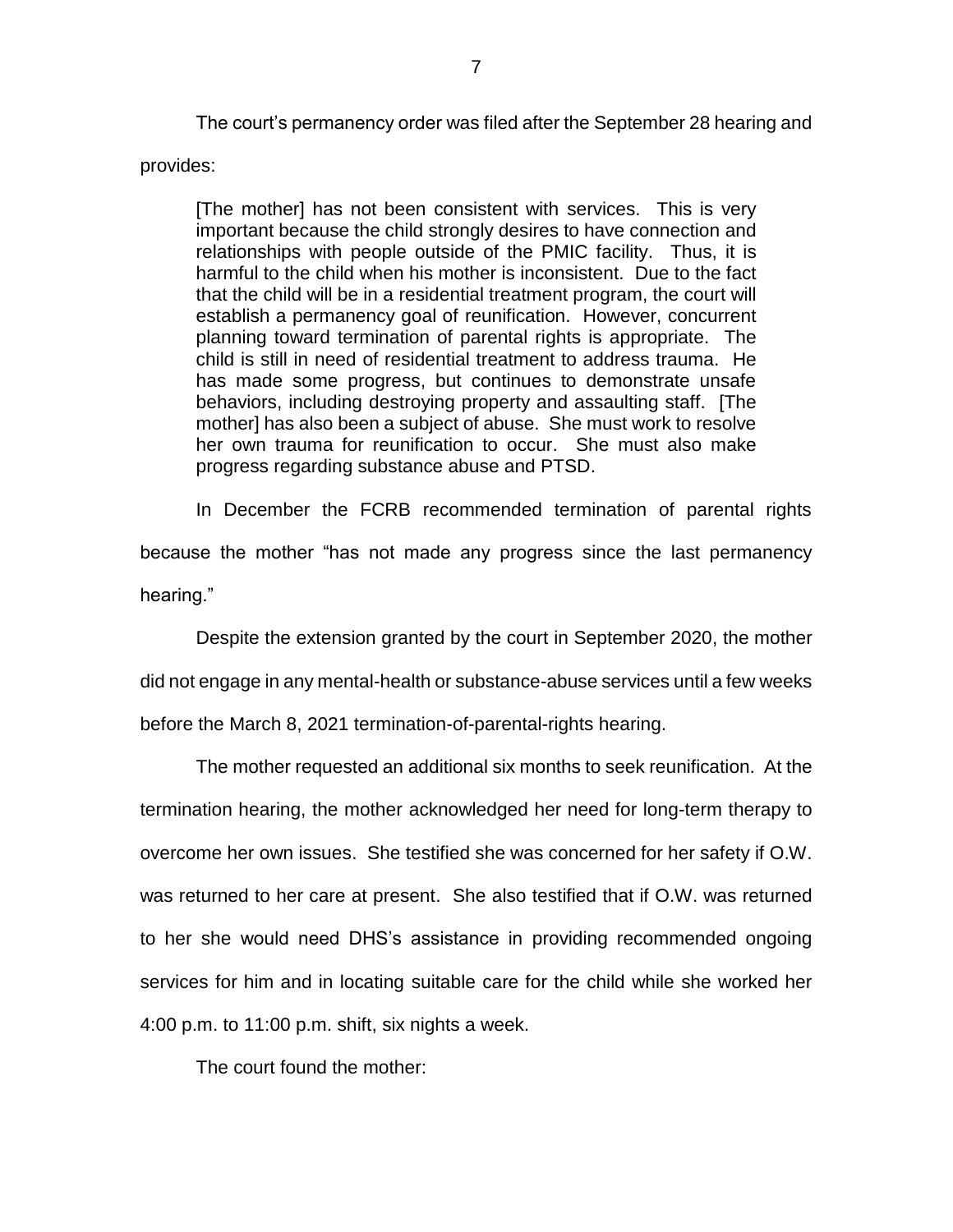has failed to address the issues that brought the family to the attention of the court. She has not addressed her substance abuse issues. She has not addressed her mental health issues. She has not significantly participated in parenting sessions to learn how to parent her child. As a result of all of the above, the child cannot be returned to her now or any time in the near future.

The juvenile court cogently rejected the mother's request for additional time

and best-interests challenge in conjunction:

The court concludes that the long term nurturing and growth of the child and the child's physical, mental, and emotional condition and needs are best met by termination of parental rights between mother and child. The court has considered whether allowing the parentchild relationship to continue between mother and child would be in the child's best interest. Due to the fact that the child has significant behavioral issues, an adoption may prove difficult. In addition, his mother theoretically could provide some support in the future for the child. However, the reality is that infrequent contact between mother and child is more harmful to the child than helpful. The mother has infrequently visited when the child is only [thirty-five] minutes away. She's made minimal to no effort to maintain phone contact with the child on her own. She's missed multiple visits, which caused the child emotional harm. She has demonstrated no real effort to resolve the issues which led to adjudication. In addition, she is the source of some of the child's trauma. The court concludes it's in the child's best interest for the child to go forward knowing that his mother will no longer be a part of his life, rather than the child having to deal with the emotional impact of her infrequent contact. The child himself has already become frustrated by his mother's failure to consistently attend visitation, resulting in the child telling the staff to no longer give him advance notice of visits. The mother has not been a consistent, positive support for the child while he has been placed out of the home. The child will continue to suffer if placed in the limbo of inconsistent contact with his mother. Thus, the court concludes that all of the above are best met by termination of parental rights between mother and child.

On our de novo review, we adopt the juvenile court's reasoning as sound.

Our legislature "'has made a categorical determination that the needs of a child

are promoted by termination of parental rights' in cases meeting the conditions of

section 232.116(1)([f])." *In re C.B.*, 611 N.W.2d 489, 494 (Iowa 2000) (citation